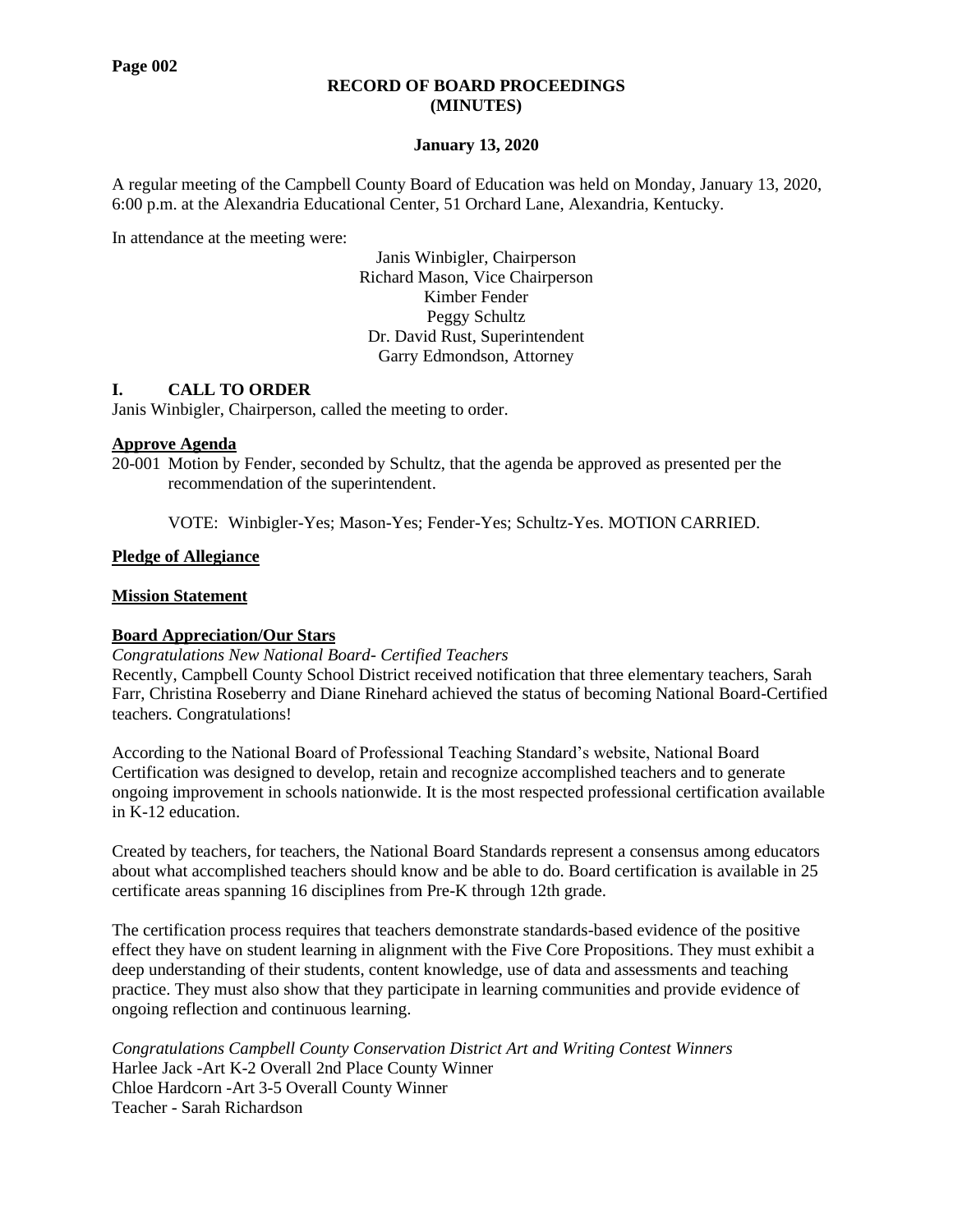Our current board members are among the 850-plus school board members in the state's 173 local school districts who will be singled out for their service in doing a job that has become increasingly complex.

Academic standards. Achievement gaps. College and career readiness. School safety. Athletics and extracurriculars. Policies of all kinds. Plus, the budgeting that undergirds it all are just some of the areas our local school board members must understand because of their responsibilities.

In addition, members of the Campbell County Board of Education must keep up with changes in education laws and regulations and devote time to their own annual professional development and training.

Tonight, we ask that all community members take the time this month to thank the board members elected to represent them. They are true partners with administrators, teachers and staff in doing Whatever It Takes to ensure all CCS students are prepared for college, career and life.

To our board members we give you are deepest appreciation. Thank you on behalf of the students, staff and community of Campbell County Schools.

# **Recess**

As provided in the agenda (as approved), the Board briefly recessed.

# **School Presentation – CCMS**

*Matt Moore, Principal*

**Department Report – Food Service**

*Stephanie Caldwell, Director*

# **II. COMMUNICATIONS Audience Comments**

#### **Superintendent Comments**

**Board Member Comments**

**Personnel Actions**

#### **Written Communications and Reports**

SBDM Minutes FRYSC Reports Homeless Services Report Pupil Personnel Report Public Relations Report Report of Donations School Related Field Trip Reports Field Trip Report – Athletics Field Trip Report – Transportation Nutrition Report Card for 2018-19 School Year

# **Comprehensive District Improvement Plan (CDIP)**

*Dr. Shelli Wilson, Associate Superintendent*

# **Draft Budget 2020-21**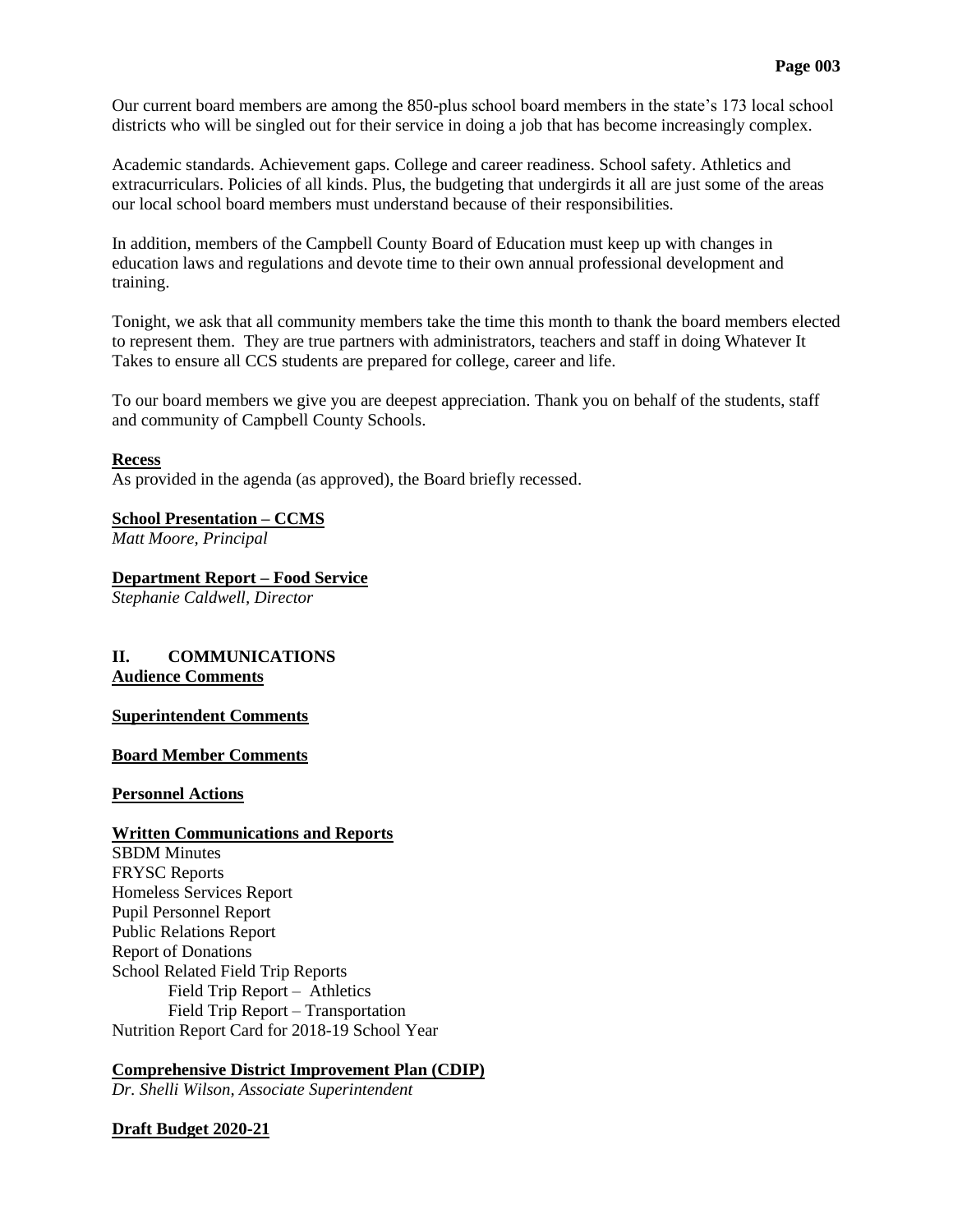# **III. DISCUSSION One-to-one Initiative - CCMS**

#### **IV. ACTION AGENDA BG #20-114 CCMS Field Lighting; Bid Documents and BG-3**

- 20-002 Motion made by Mason, seconded by Schultz, to BG #20-114 CCMS Field Lighting bid documents and BG-3 per the recommendation of the superintendent.
- VOTE: Winbigler-Yes; Mason-Yes; Fender-Yes; Schultz-Yes. MOTION CARRIED.

# **BG #20-110 Reiley Gymnasium HVAC; Bid Documents, BG-2 and BG-3**

- 20-003 Motion made by Schultz, seconded by Fender, to approve BG #20-110 Reiley Elementary Gym HVAC; Bid Documents, BG-2 and BG-3 per the recommendation of the superintendent.
- VOTE: Winbigler-Yes; Mason-Yes; Fender-Yes; Schultz-Yes. MOTION CARRIED.

# **BG #18-259 Campbell County Schools – Paving; BG-5**

- 20-004 Motion made by Fender, seconded by Mason, to approve the BG-5 for BG #18-259 Campbell County Schools – Paving Improvement 2018 (HS and MS) per the recommendation of the superintendent.
- VOTE: Winbigler-Yes; Mason-Yes; Fender-Yes; Schultz-Yes. MOTION CARRIED.

# **BG #19-131 CCMS Elevator Owner-Architect Agreement**

- 20-005 Motion made by Mason, seconded by Fender, to approve the Owner-Architect Agreement for Elevator Repairs at Campbell County Middle School BG #19-131 per the recommendation of the superintendent.
- VOTE: Winbigler-Yes; Mason-Yes; Fender-Yes; Schultz-Yes. MOTION CARRIED.

#### **Board of Education Meeting Schedule 2020**

- 20-006 Motion made by Schultz, seconded by Fender, to approve the Campbell County Board of Education 202 Regular Meeting Schedule as presented per the recommendation of the superintendent.
- VOTE: Winbigler-Yes; Mason-Yes; Fender-Yes; Schultz-Yes. MOTION CARRIED.

#### **Establish Board Member Boundary Lines**

- 20-007 Motion made by Fender, seconded by Schultz, to approve the board member boundaries and specific precincts as presented.
- VOTE: Winbigler-Yes; Mason-Yes; Fender-Yes; Schultz-Yes. MOTION CARRIED.

# **Revised Participation Contract for Campbell County Imagination Library**

- 20-008 Motion made by Fender, seconded by Schultz, to approve the revised participation contract with the Campbell County Imagination Library per the recommendation of the superintendent.
- VOTE: Winbigler-Yes; Mason-Yes; Fender-Yes; Schultz-Yes. MOTION CARRIED.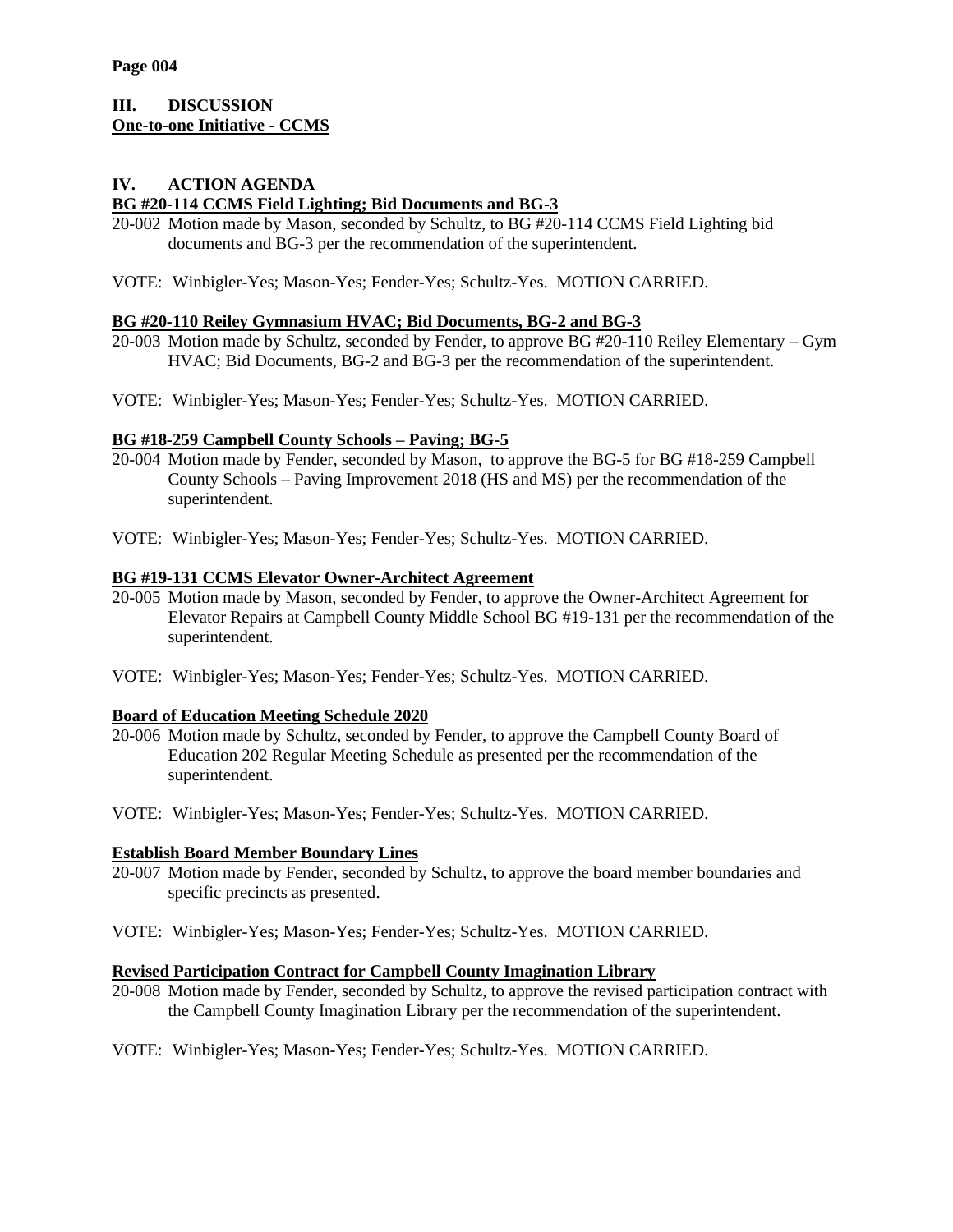# **Donation to Helping Kids General Fund**

20-009 Motion made by Mason, seconded by Schultz, to accept a donation from James and Karey Thomas of \$5,000 to the Helping Kids Fund per the recommendation of the superintendent.

VOTE: Winbigler-Yes; Mason-Yes; Fender-Yes; Schultz-Yes. MOTION CARRIED.

# **One-to-one Initiative - CCMS**

The board tabled action for the One-to- One Initiative for CCMS.

# **IV. CONSENT AGENDA**

20-010 Motion made by Schultz, seconded by Mason, that the consent agenda be approved as presented per the recommendation of the superintendent.

# **Minutes**

| December 2, $2019$ | <b>Working Meeting</b> |
|--------------------|------------------------|
| December 16, 2019  | <b>Regular Meeting</b> |

#### **Bills - Addendum**

General Fund # 135236-135361 as listed in the Orders of the Treasurer

# **Bills – Regular**

General Fund # 135362-135476 as listed in the Orders of the Treasurer

# **Treasurer's Report**

|                                   |                  |                    | Campbell County Board of Education |               |                  |  |  |
|-----------------------------------|------------------|--------------------|------------------------------------|---------------|------------------|--|--|
|                                   |                  | Treasurer's Report |                                    |               |                  |  |  |
| For Month Ended December 31, 2019 |                  |                    |                                    |               |                  |  |  |
|                                   | <b>Beginning</b> |                    | <b>Expenditures</b>                |               | <b>Ending</b>    |  |  |
| <b>Fund</b>                       | <b>Balance</b>   | <b>Revenues</b>    | <b>Salaries</b>                    | <b>Others</b> | <b>Balance</b>   |  |  |
| General                           | 16,209,102       | 5,174,281          | (3,381,122)                        | (1,085,901)   | 16,916,360       |  |  |
| <b>Sick Leave Retire.</b>         | 168,257          |                    | 0                                  | $\Omega$      | 168,257          |  |  |
| <b>Committed Funds</b>            | 400,000          |                    | 0                                  | 0             | 400,000          |  |  |
| <b>Special Revenue</b>            | (1,038,763)      | 429,580            | (409, 564)                         | (136,068)     | (1, 154, 816)    |  |  |
| <b>District Activity</b>          | (8, 733)         | 29,092             |                                    | (3, 427)      | 16,932           |  |  |
| <b>Capital Outlay</b>             | 401,098          | 0                  | 0                                  | 0             | 401,098          |  |  |
| <b>Building</b>                   | $\overline{a}$   | 4,206,978          | 0                                  | 0             | 4,206,978        |  |  |
| <b>Construction</b>               | 2,892,358        | $\mathbf 0$        | 0                                  | (140, 786)    | 2,751,572        |  |  |
| <b>Debt Service</b>               | (2, 148, 825)    | 0                  | 0                                  | 0             | (2, 148, 825)    |  |  |
| <b>Food Service</b>               | 185,490          | 237,378            | (93, 838)                          | (159, 829)    | 169,201          |  |  |
| Totals*                           | \$<br>17,059,985 | 10,077,308         | (3,884,524)                        | (1,526,010)   | \$<br>21,726,759 |  |  |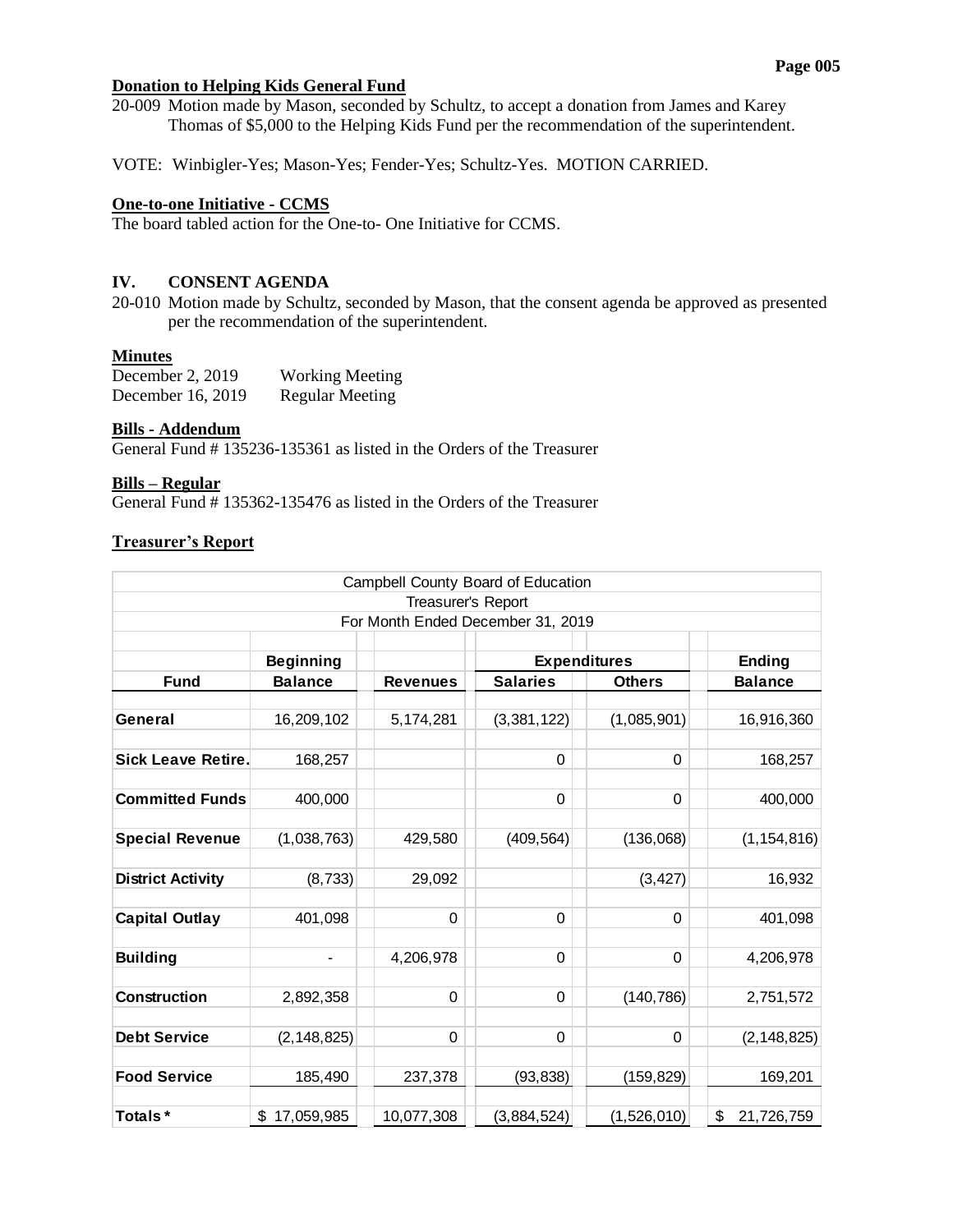# **Leave of Absence Requests**

Rhonda Baynum, Custodian at Campbell County High School, Intermittent leave from December 9, 2019 through June 30, 2020 for FMLA.

Benjamin Dreyer, Teacher at Campbell County Middle School, REVISED Dates from December 17, 2019 through December 20, 2019 and January 6, 2020 through January 13, 2020 for FMLA.

Alexandra Evans, Teacher at Campbell Ridge Elementary, REVISED Intermittent leave from August 12, 2019 through June 30, 2020. Consecutive leave from November 18, 2019 through January 14, 2020.

Catherine Hiance, Bus Monitor at Transportation, Intermittent leave from November 26, 2019 through January 31, 2020 for FMLA.

> Sherri Manzi, Bus Monitor at Transportation, REVISED from November 25, 2019 through January 24, 2020 for FMLA.

Irene McCafferty, Custodian at Campbell Ridge, from January 22, 2020 through March 18, 2020 for FMLA.

Kelly Ritter, Food Service Secretary at Central Office, Intermittent leave from December 16, 2019 through June 30, 2020 for FMLA.

# **Out-of-district Expenses for Board Members for 2020**

Board policy 01.821 requires board members to obtain board approval prior to incurring out-of-district expenses. This requests approval for board members to attend all KSBA, NSBA, local, state and regional meetings for 2020 applicable to the position of board Member. The Board also authorizes the superintendent to attend these meetings as well.

# **2020-21 Kindergarten Tuition Rates**

|                         | year 2019-2020 rates) |
|-------------------------|-----------------------|
| Rate (Month)            | 275                   |
| Rate (YR)               | \$2,750               |
| Reduced (Pay 50%)       | \$1,320               |
| Sibling (Pay 75%)       | \$2,150               |
| Free (Pay $0\%$ )       | no charge             |
| Employee Child (Pay 0%) | no charge             |

# **Recommended 2020-21 Rates (same as prior**

# **SFCC Offer of Assistance for Debt Service for 2020-2022 Biennium**

Campbell County Schools received an offer of assistance of \$57,713 for debt service from the Kentucky School Facilities Construction Commission (SFCC). Board approval indicates Campbell County accepts the SFCC offer of assistance for annual debt service on bonds to be sold for construction on major renovation of facilities outlined in our most current approved facility plan, subject to the terms and conditions as dictated by SFCC.

VOTE: Winbigler-Yes; Mason-Yes; Fender-Yes; Schultz-Yes. MOTION CARRIED.